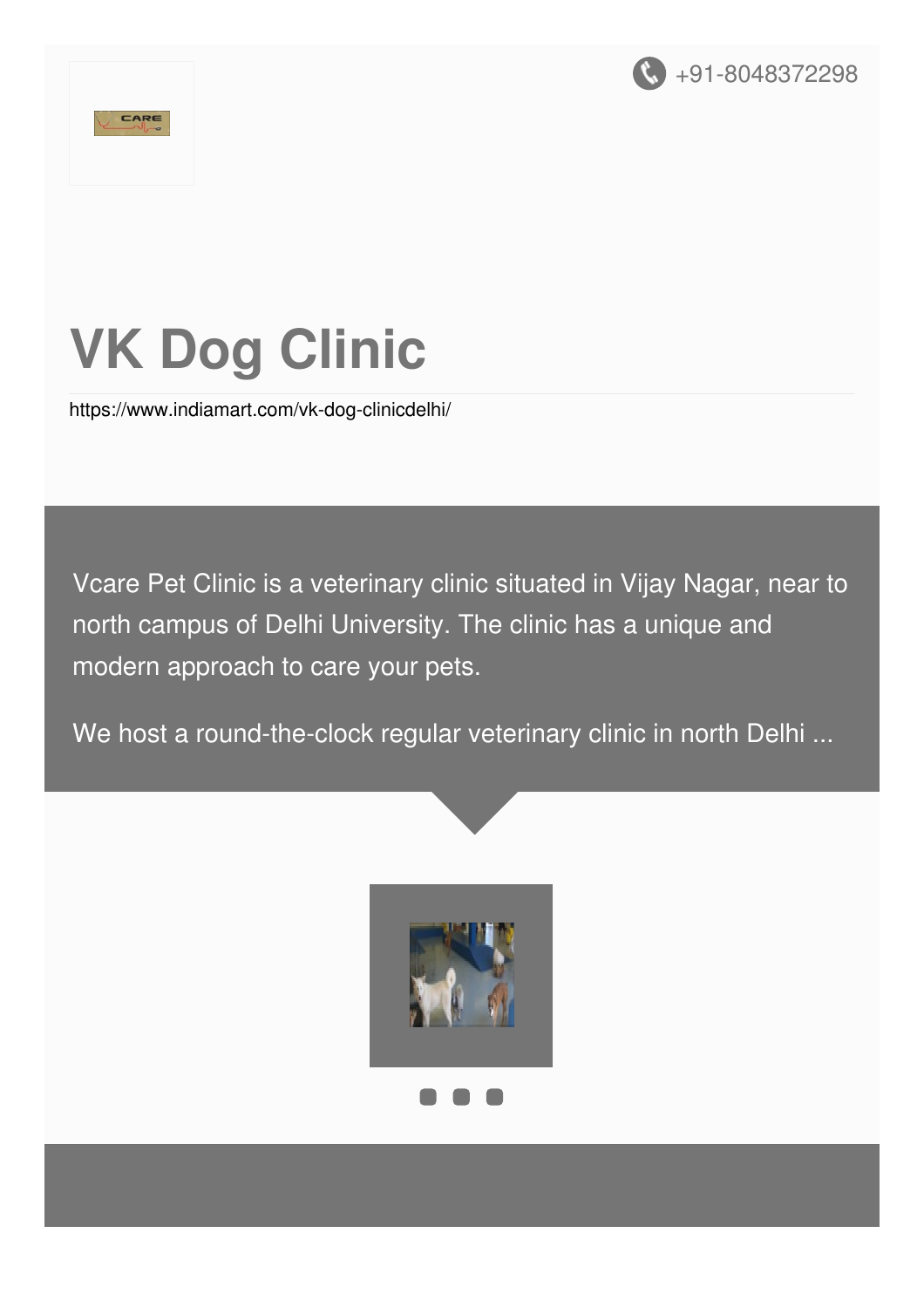#### About Us

Vcare Pet Clinic is a veterinary clinic situated in Vijay Nagar, near to north campus of Delhi University. The clinic has a unique and modern approach to care your pets. We host a round-theclock regular veterinary clinic in north Delhi with most modern equipments, full-fledged pharmacy with all dog and cat vaccinations available, on-request house visits, best quality pet food, breeding service, pet day care, pet grooming parlor, wellness clinic and 24 hours phone support. Vcare Pet clinic has been started to take care of your pets the finest possible way and is been headed by a true Dog Lover Mr. Vineet Jain with team of doctors having rich experience in treating thousands of pets already. Kindly like our Facebook and Google plus page to keep youself updated about all recent news related to pets. Vcare pet clinic has already been nominated amongst the list of best veterinary clinic in Delhi, India. With all love, we want to serve you and your animal family member for many years to come. We hope to see you both in our clinic soon.

#### **For more information, please visit**

<https://www.indiamart.com/vk-dog-clinicdelhi/aboutus.html>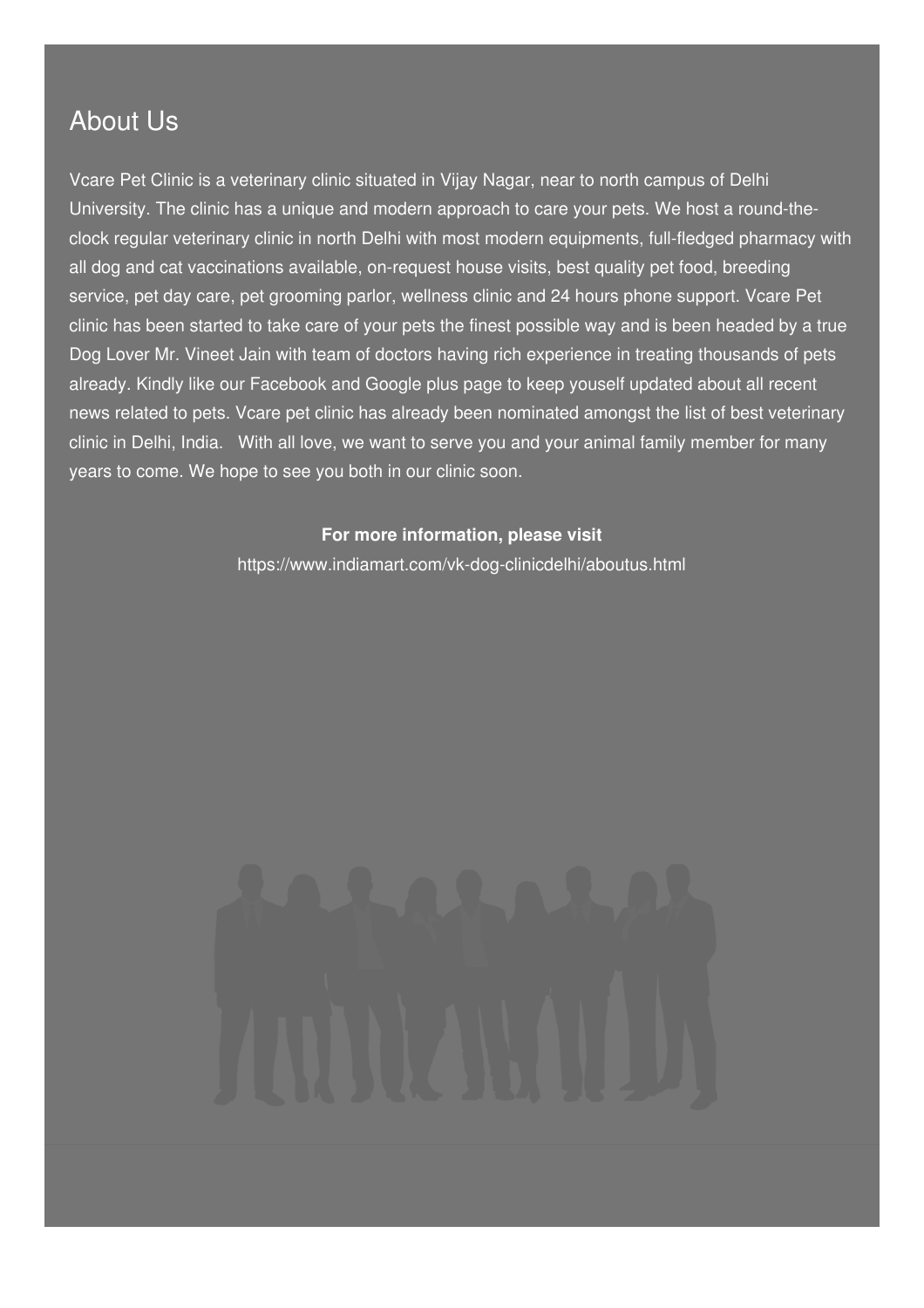### **OTHER SERVICES**



Dog Day Care



Dog Food



Dog Food Bowls



Dogs Chewables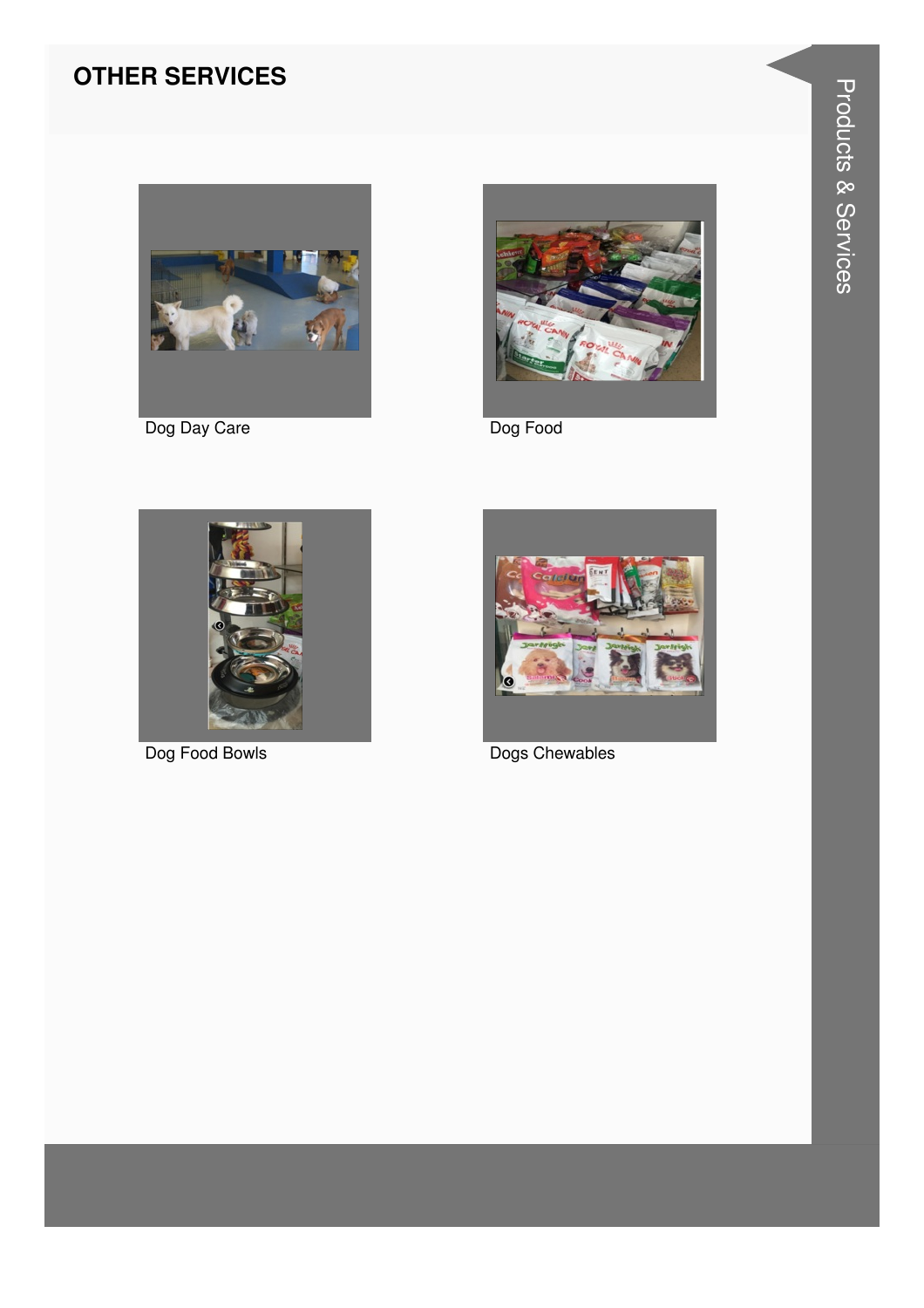### **OTHER PRODUCTS:**



Dog Medical Consultancy



Dog salon



Dog Hair Brushing



Dog Nail Trimming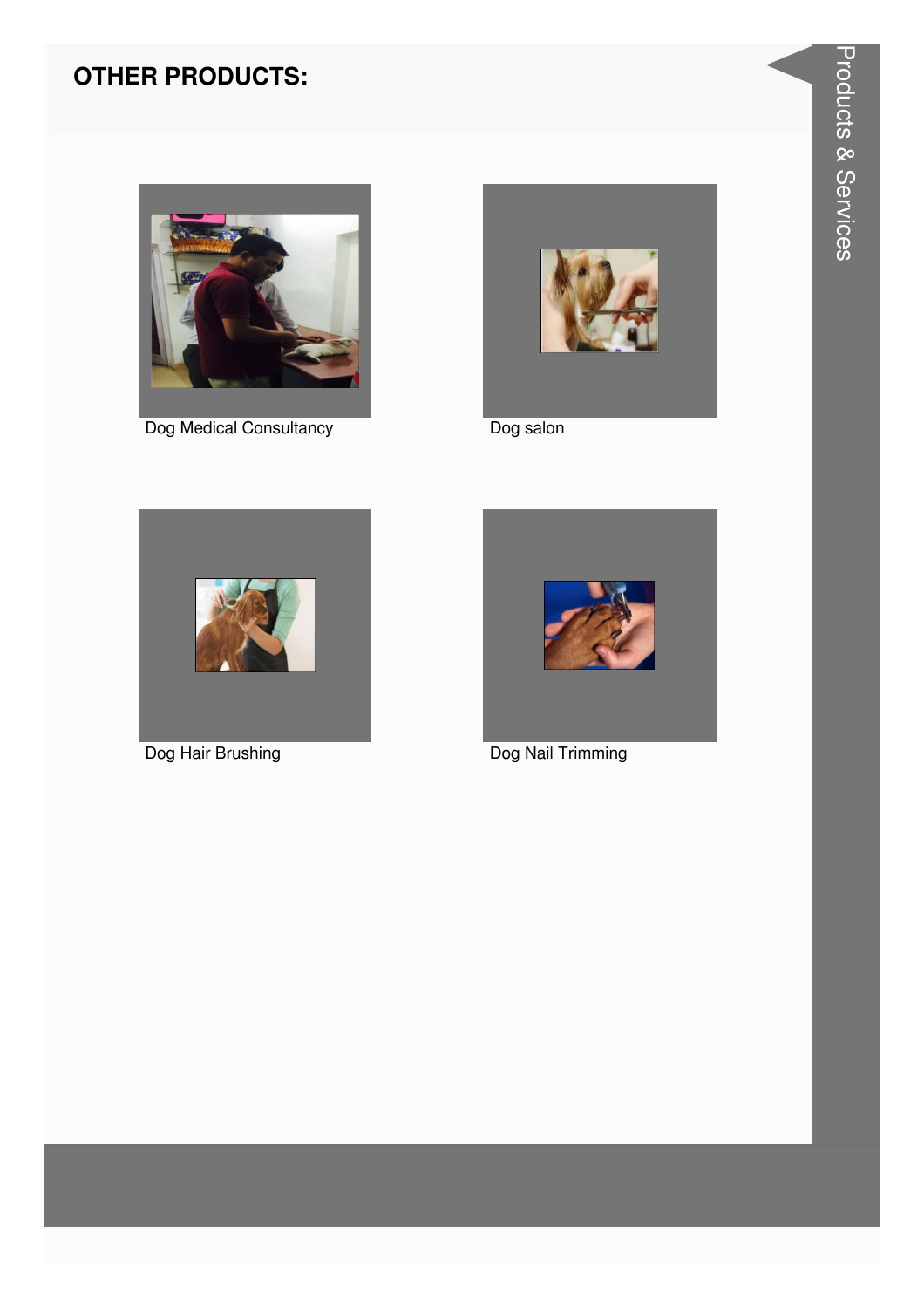## Factsheet

Nature of Business

:Nursing Homes / Clinics / Hospitals